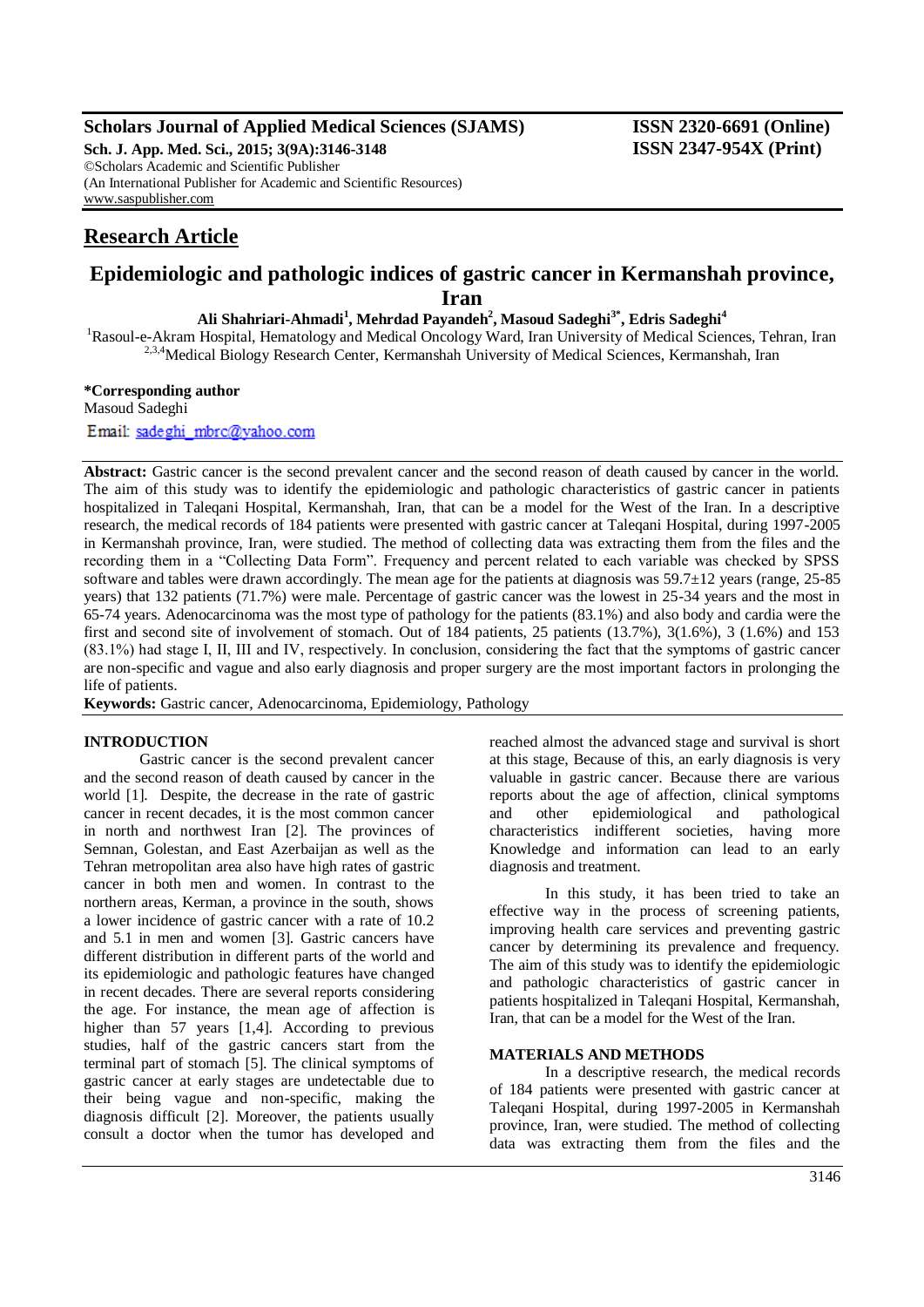recording them in a "Collecting Data Form". In this relation, the necessary information about age, sex, stage of the disease, pathologic result, habitation, site of involvement and type of lesion were recorded. Frequency and percent related to each variable was checked by SPSS software and tables were drawn accordingly.

#### **RESULTS**

The mean age for the patients at diagnosis was 59.7 $\pm$ 12 years (range, 25-85 years) that 132 patients (71.7%) were male and 52(28.3%) were female. The male to female ratio was 2.53 to 1. We divided the

patients to six age groups (**Table 1**). Percentage of gastric cancer was the lowest in 25-34 years and the most in 65-74 years. Adenocarcinoma was the most type of pathology for the patients (83.1%) and also body and cardia were the first and second site of involvement of stomach. Out of 184 patients, 25 patients (13.7%), 3(1.6%), 3 (1.6%) and 153 (83.1%) had stage I, II, III and IV, respectively. Of all patients, type of lesion in 140 patients (76.1%) was ulcerative and 12(6.5%) was polypoid. In all patients, 75 patients (70.7%) were living in Kermanshah city and rest of patients was living in out of Kermanshah city.

**Table 1: The baseline characteristics for the patients with gastric cancer (n=184)**

| <b>Variables</b>               | $n\left(\frac{0}{0}\right)$ | <b>Mean</b> ±SD | Range     |
|--------------------------------|-----------------------------|-----------------|-----------|
| Age(year)                      |                             | $59.7 \pm 12$   | $25 - 85$ |
| Age group(year)                |                             |                 |           |
| $25 - 34$                      | 5(2.7)                      |                 |           |
| 35-44                          | 17(9.2)                     |                 |           |
| 45-54                          | 37(20.1)                    |                 |           |
| 55-64                          | 45(24.5)                    |                 |           |
| 65-74                          | 65(35.3)                    |                 |           |
| $75 - 85$                      | 15(8.1)                     |                 |           |
| <b>Sex</b>                     |                             |                 |           |
| Male                           | 132(71.7)                   |                 |           |
| Female                         | 52(28.3)                    |                 |           |
| Type of the pathology          |                             |                 |           |
| Adenocarcinoma                 | 153(83.1)                   |                 |           |
| Lymphoma                       | 3(1.6)                      |                 |           |
| GIST*                          | 2(1.2)                      |                 |           |
| Others                         | 26(14.1)                    |                 |           |
| Site of involvement of stomach |                             |                 |           |
| <b>Body</b>                    | 49(26.6)                    |                 |           |
| Cardia                         | 42(22.8)                    |                 |           |
| Antrum                         | 35(19)                      |                 |           |
| Pylor                          | 14(7.7)                     |                 |           |
| Fundus                         | 11(6)                       |                 |           |
| Others                         | 33(17.9)                    |                 |           |
| <b>Stage</b>                   |                             |                 |           |
| Ι                              | 25(13.7)                    |                 |           |
| $\rm II$                       | 3(1.6)                      |                 |           |
| III                            | 3(1.6)                      |                 |           |
| IV                             | 153(83.1)                   |                 |           |
| <b>Type of lesion</b>          |                             |                 |           |
| Ulcerative                     | 140(76.1)                   |                 |           |
| Polypoid                       | 12(6.5)                     |                 |           |
| Others                         | 32(17.4)                    |                 |           |
| <b>Habitation</b>              |                             |                 |           |
| Kermanshah City                | 75(40.7)                    |                 |           |
| Towns around Kermanshah city   | 70(38)                      |                 |           |
| <b>Adjacent Province</b>       | 29(15.8)                    |                 |           |
| Others                         | 10(5.5)                     |                 |           |

*\* Gastrointestinal Stromal Tumors*

#### **DISCUSSION**

Our study showed that the mean age of patients with gastric cancer was 59.7 years. Other studies conducted in the USA and Serbia showed the mean age of 70-74 and 70, respectively [6,7]. While a study reported in three hospitals in Tehran, Iran, the